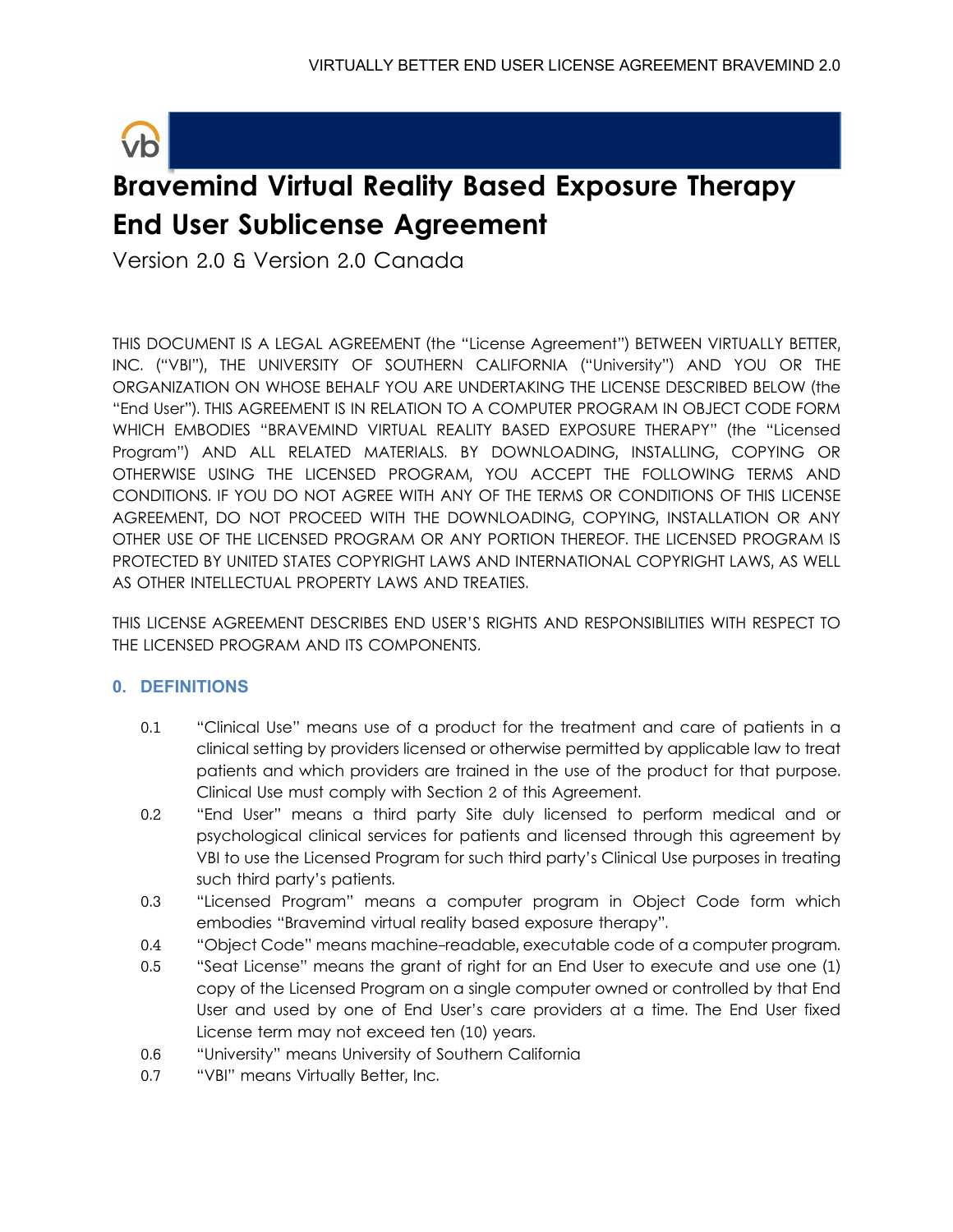## **1. OWNERSHIP, LICENSE GRANT**

This is a license agreement and not an agreement for sale. VBI has limited rights to distribute and use the Licensed Program. The University reserves ownership of all intellectual property rights inherent in or relating to the Licensed Program, which include, but are not limited to, all copyright, patent rights, all rights in relation to registered and unregistered trademarks (including service marks), confidential information (including trade secrets and know-how) and all rights other than those expressly granted by this License Agreement.

User License. Subject to the payment of the fee required and subject to the terms and conditions of this License Agreement, We grant to the End User a revocable, non-transferable and nonexclusive license for Designated User(s) (as defined below) within End User organization to use Licensed Program on hardware approved or sold to the End User by VBI. End User are not licensed to install or use the Licensed Program on hardware not explicitly provided or approved by VBI. "Designated User(s)" shall mean End User employee(s) acting within the scope of their employment, acting on End User's behalf, or for whom End User have purchased a license. "Additional User(s)" may be enumerated separately as part of a purchase agreement executed in conjunction with this license.

## **2. CLINICAL USE**

The Clinical Use of the Licensed Program by the End Users must comply with applicable United States laws and regulations, as well as the laws and regulations in the countries in which the Licensed Program will be used, governing medical devices intended for human use, including but not limited to 21 C.F.R. Part 812 and laws and regulations concerning registration and results reporting for clinical trials of medical devices promulgated under the Food and Drug Administration Amendments Act of 2007.

The End User must obtain informed consent from their patients before using the Licensed Program. The informed consent must contain language specific to the use of virtual reality for exposure thereby, such as:

"I understand that this treatment is a relatively new method for conducting exposure therapy. Using virtual reality environments might involve wearing a head-mounted display, which is like a helmet with mini-television screens in front of my eyes. The purpose of the virtual environment is to help me feel as if I am really in the situation of which I am afraid or learning to cope with. Thus, virtual environments may elicit anxiety or other physical/emotional responses, which are consistent with the treatment I wish to receive and designed to help me overcome my fears or other identified problem areas.

I understand that it is possible to experience transient adverse side effects from virtual environments, including motion sickness, disorientation, and dizziness. I agree to inform my psychologist if I experience such side effects and wait until I am no longer experiencing any such effects before beginning other activities, such as operating a motor vehicle. A very small portion of the population may experience epileptic seizures when viewing certain kinds of flashing lights or patterns that are commonly present in daily activities. Such people also may experience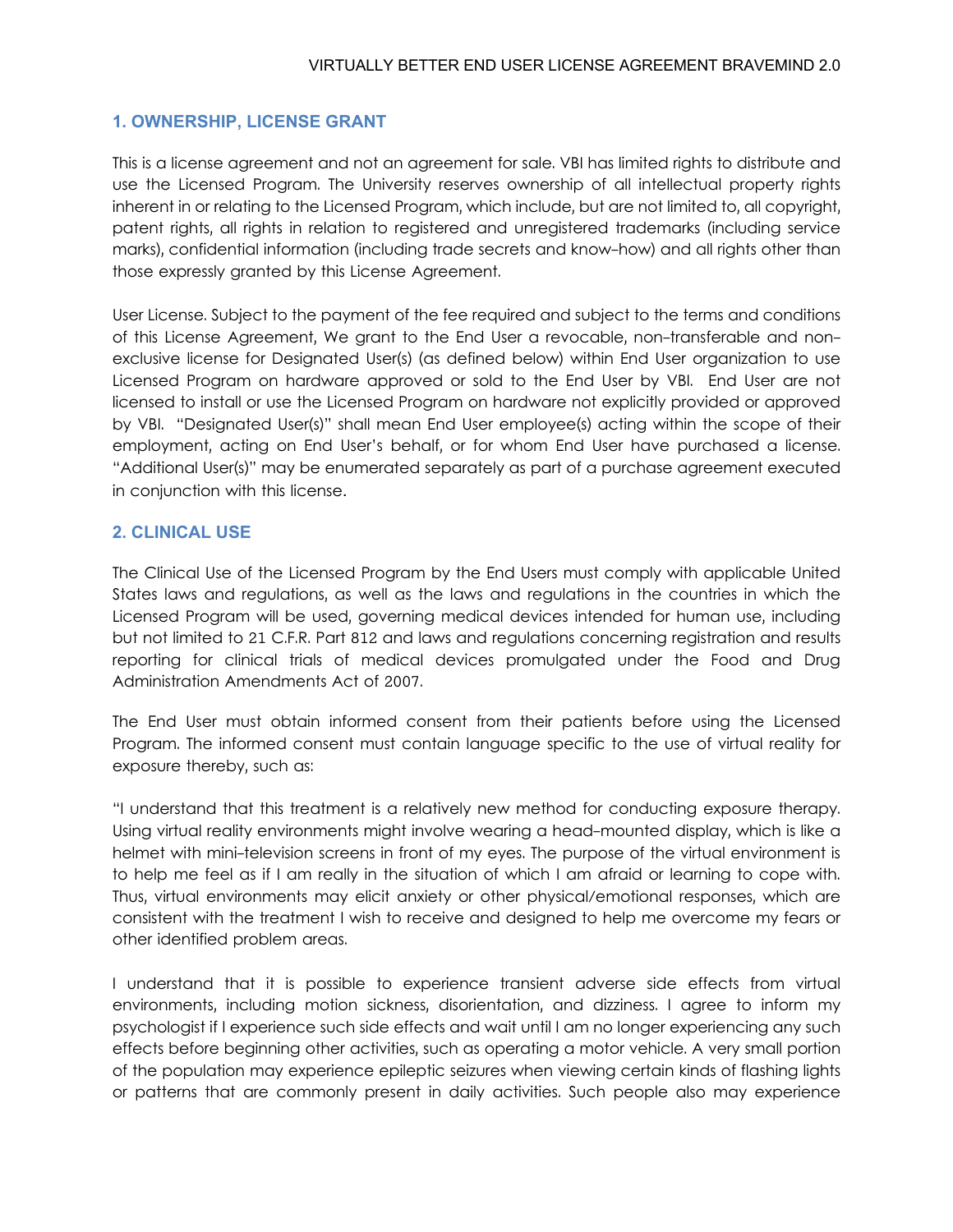seizures while using the head-mounted display. I agree to inform my psychologist of any past epileptic activity, as this may affect their professional judgment about utilizing the virtual environments as part of my child's planned treatment."

## **3. RESTRICTIONS**

The End User's use of the Licensed Program needs to be subject to the following:

End User must agree not to duplicate, provide, or otherwise make available the Licensed Program or any other material provided in support of the Licensed Program, including but not limited to documentation and the Licensed Program Object Code, in any form, to any person, party, or entity other than disclosure by End User to its employees and consultants to the extent that such disclosure is reasonably necessary to End User's use of the Licensed Program. End User must agree not to reverse engineer, decompile or disassemble the Licensed Program or otherwise attempt to derive the source code. End Users shall not use the Licensed Program to provide services to third parties whether by way of time-share, hosted services or other methods by which such third parties benefit from the use of the Licensed Program, other than the Clinical Use of the Licensed Program on End Users' patients at the Sites as applicable.

Notwithstanding the foregoing limited license grant, End User must acknowledge that certain components of the Licensed Program may be covered by so-called "open source" software licenses ("Open Source Components"), which means any software licenses approved as open source licenses by the Open Source Initiative or any substantially similar licenses, including without limitation any license that, as a condition of distribution of the software licensed under such license, requires that the distributor make the software available in source code format. VBI shall agree to provide a list of Open Source Components for a particular version of the Licensed Program upon End User's request. End User shall agree to comply with the applicable terms of such licenses and to the extent required by the licenses covering Open Source Components, the terms of such licenses will apply in lieu of the terms of the license agreement with the End User. To the extent the terms of the licenses applicable to Open Source Components prohibit any of the restrictions in this license agreement with the End User with respect to such Open Source Component, such restrictions will not apply to such Open Source Component. To the extent the terms of the licenses applicable to Open Source Components require VBI to make an offer to provide source code or related information in connection with the Licensed Program, such offer is hereby made. Any request for source code or related information should be directed by the End User only to (VBI DIRECTOR OF SALES). End User acknowledges receipt of notices for the Open Source Components for the initial delivery of the Licensed Program.

License to University. End User grants to University without charge the right to use, copy, modify and create derivative works of any and all suggestions, improvements, data, feedback, corrections and other information and contributions provided by End User to VBI or University regarding the Licensed Program; such use by University to be for the purpose of (i) improving the operation, functionality or use of University's existing and future software and products and (ii) publishing aggregated statistics about software quality, provided that no data in any such publication can be used to specifically identify the End User without prior written consent. End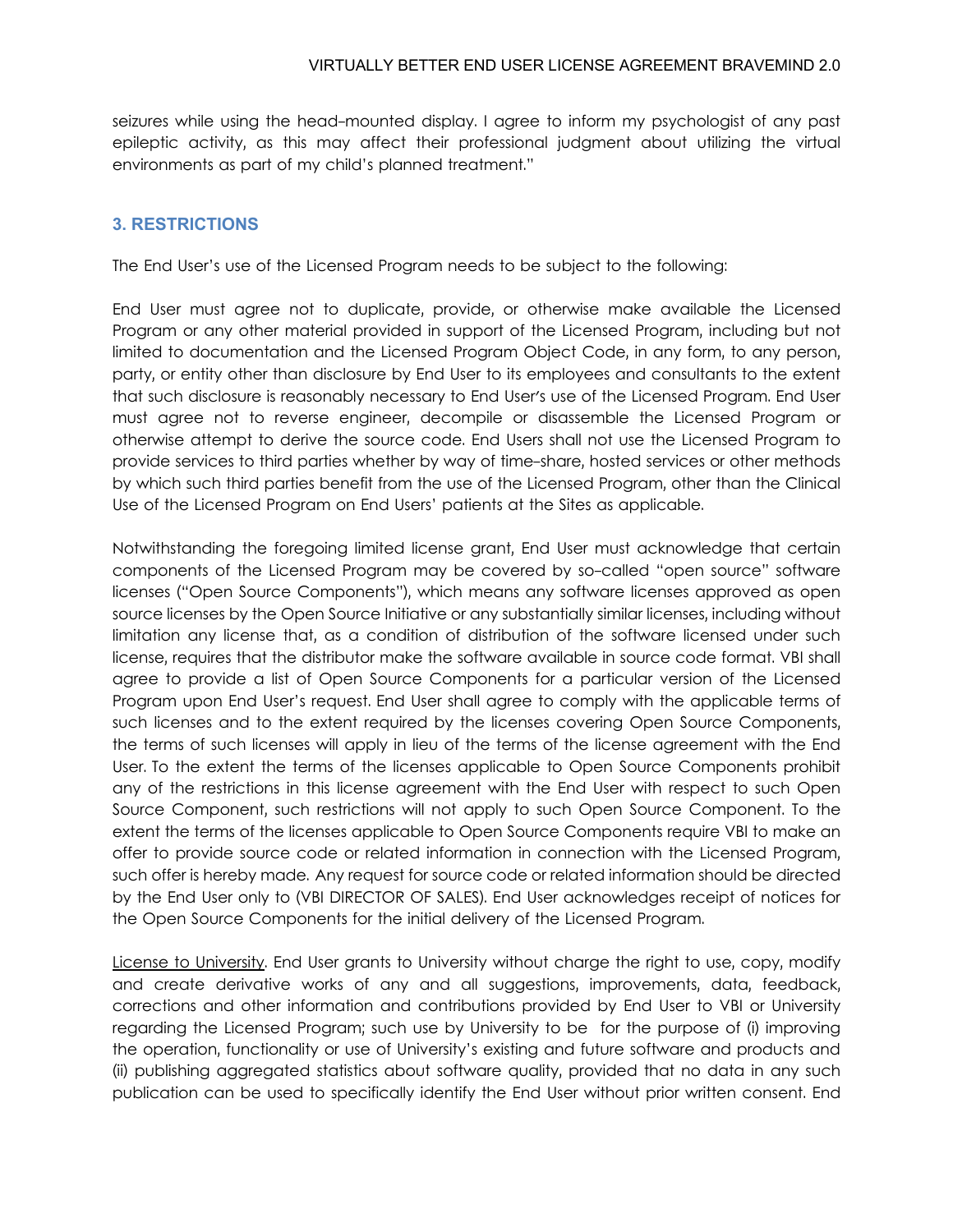Users shall remove from the results prior to sending to VBI all information that may identify individual patients, including without limitation, all of the following data elements: patient name, contact information, medical record number, any personal information such as social security number or driver's license, photographs or other unique identifies including those found at http://www.oshpd.ca.gov/Boards/CPHS/HIPAAIdentifiers.pdf. Any information send to VBI or University shall not be considered confidential or secret information of the End User.

# **4. TERMINATION**

This Agreement shall survive the expiration or termination of the licensing agreement between VBI and the University. In case of termination of this Agreement the obligations of the End User to University required under Section 3 (Restrictions); 5 (Warranty); 6 (Indemnification); and 7 (Insurance) of this Agreement shall continue. Upon termination End User shall immediately deliver to VBI or destroy all copies of the Licensed Program. In the event of termination or expiration of the licensing agreement between VBI and University, University will have no obligations to End User under the End User License Agreement.

# **5. WARRANTY AND LIMITATION ON DAMAGES**

The licensed program is furnished to end user as-is. University and VBI make no representations or warranties, express or implied. By way of example, but not limitation, university and VBI make no representations or warranties of merchantability or fitness for any particular purpose, or that the use of the licensed program components or documentation will not infringe any patents, copyrights, trademarks or other rights.

Nothing in this Agreement shall be construed as:

- 1 a warranty or representation that anything made, used, sold or otherwise disposed of under any license granted in this Agreement is or will be free from infringement of patents, copyrights and trademarks of third parties;
- 2 a warranty or representation that the Licensed Program will operate uninterrupted or error free;
- 3 conferring rights to University to use in advertising, publicity or otherwise, the name of End User or of its employees or subsidiaries; or
- 4 conferring rights to End User to use in advertising, publicity or otherwise, the name, logo, trademark, or symbol of University, its affiliates, or employees.

Notwithstanding anything to the contrary contained herein, to the maximum extent permitted by law, in no event will University or VBI be responsible for any incidental, consequential, indirect, special, punitive, or exemplary damages of any kind, including damages for lost goodwill, lost profits, lost business or other indirect economic damages, whether such damages arise from claims based upon contract, negligence, tort (including strict liability) or other legal theory, resulting from a breach of any warranty or any other term of this agreement, and regardless of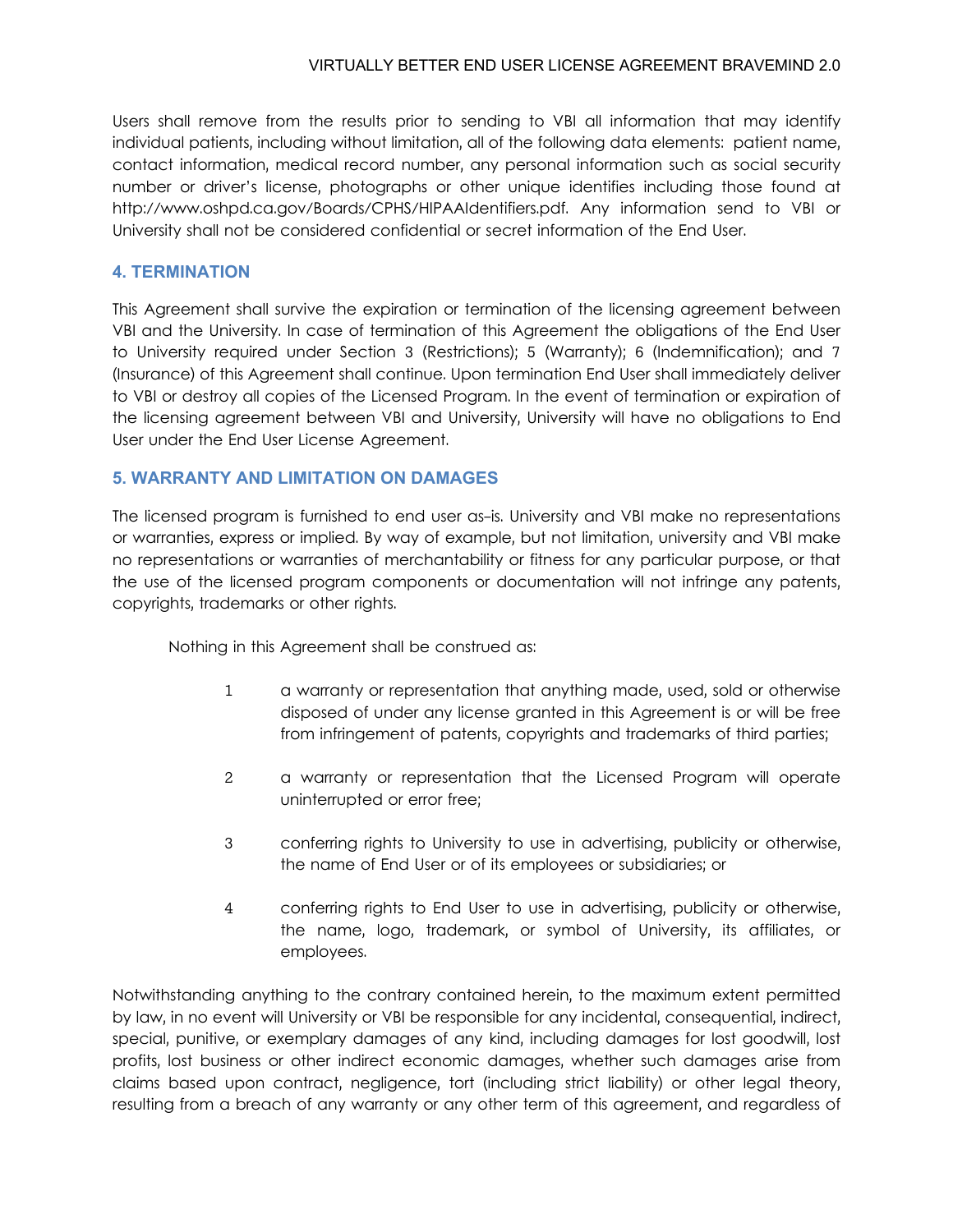whether University or VBI was advised or had reason to know of the possibility of such damages in advance.

The licensed program is not designed, intended, or authorized for use in any type of system or application in which the failure of the system or application could create a situation where personal injury or death may occur (e.g., medical systems, life-sustaining or life-saving systems).

#### **6. IDEMNIFICATION**

End User must agree to defend, indemnify and hold harmless University and its trustees, officers, professional staff, employees and agents and their respective successors, heirs and assigns and VBI and its officers, shareholders, directors, professional staff, employees and agents and their respective successors, heirs and assigns (the "Indemnitees"), against all liability, demand, damage, loss, or expense incurred by or imposed upon the Indemnitees or any one of them in connection with any claims, suits, actions, demands or judgments arising out of any theory of product liability (including but not limited to, actions in the form of tort, warrantee, or strict liability) for death, personal injury or illness (whether mental or physical), or property damage arising from End User's use, or other disposition of the Licensed Program, or a breach of this Agreement.

End User must also agree, at its own expense, to provide attorneys reasonably acceptable to University and VBI to defend against any actions brought or filed against any of the Indemnitees with respect to the subject of indemnity contained herein, whether or not such actions are rightfully brought. To the extent that any proposed settlement directly affects University, or VBI End User shall obtain the approval of University and VBI before finally agreeing to such settlement proposal, which consent shall not be unreasonably withheld.

# **7. HARDWARE LIMITED WARRANTY**

VBI warrants that for a period of ninety (90) days from the date of shipment from Us: (i) the media on which the Software is furnished as well as all peripheral devices provided by US will be free of defects in materials and workmanship under normal use.

This limited warranty extends only to You as the original licensee. Your exclusive remedy and the entire liability of VBI and its suppliers under this limited warranty will be, at Our option, repair, replacement, or refund of the Hardware if reported (or, upon request, returned) to the party supplying the Hardware to You.

#### **8. LIMITATION OF LIABILITIES**

In no event shall VBI's or its suppliers' liability to You, whether in contract, tort (including negligence), or otherwise, exceed the price paid by You. You agree that the foregoing limitations shall apply even if the above stated warranty fails of its essential purpose.

#### **9. INSURANCE**

End User must at its sole cost and expense, procure and maintain in effect a comprehensive general liability policy of insurance in single limit coverage of not less than One Million U.S. Dollars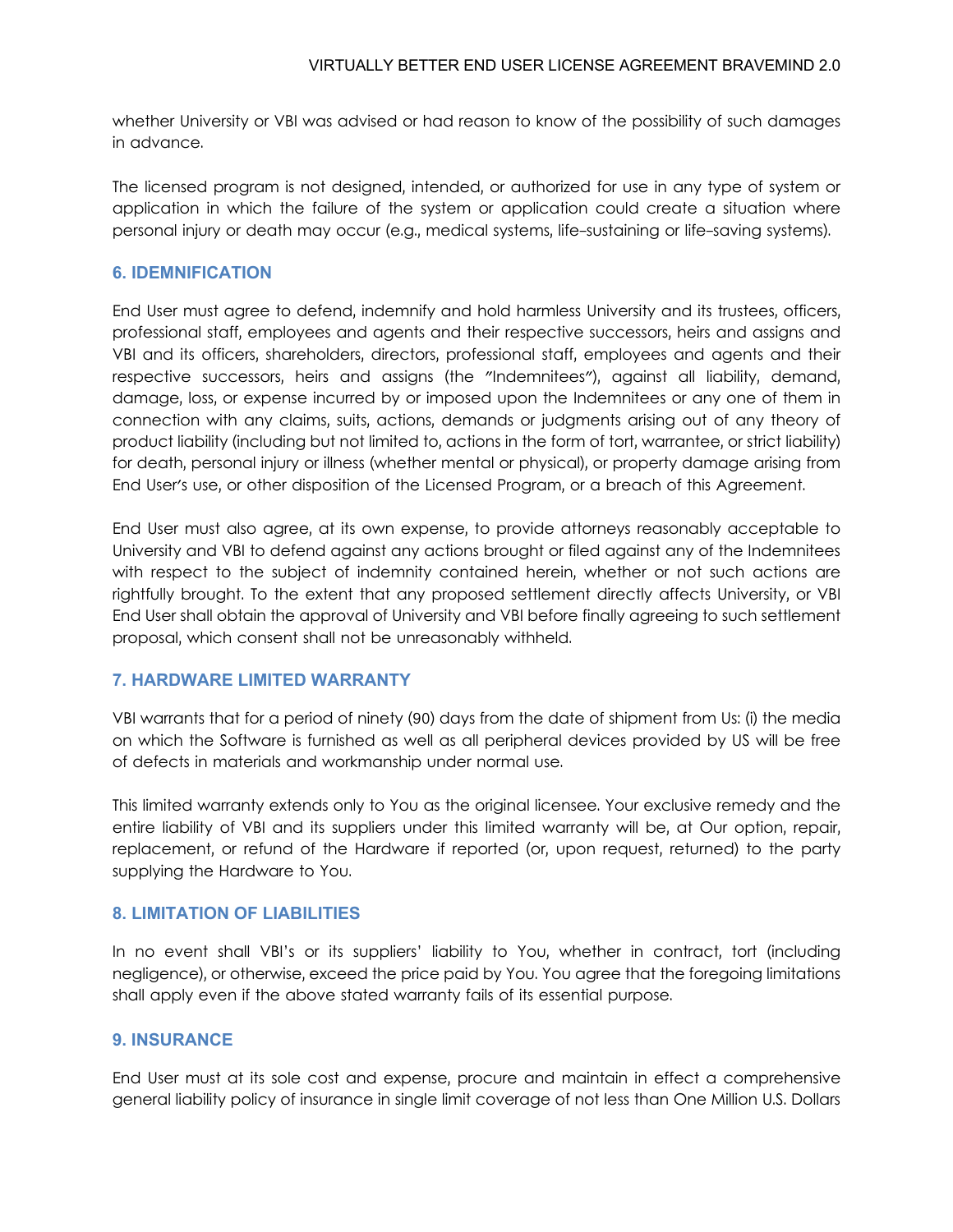## VIRTUALLY BETTER END USER LICENSE AGREEMENT BRAVEMIND 2.0

(\$1,000,000) per incident and Two Million U.S. Dollars (\$2,000,000) annual aggregate for death, bodily injury or illness (whether mental or physical) and Two Hundred Thousand U.S. Dollars (\$200,000) annual aggregate in property damage. Such comprehensive general liability insurance shall provide (i) product liability coverage and (ii) broad form contractual liability coverage for End User's indemnification. Each such policy of insurance shall name University and VBI as an additional insured and shall provide for not less than thirty (30) days prior written notice before any cancellation or material change in coverage shall be effective. A Certificate evidencing the current, comprehensive general liability policy herein defined shall be delivered to VBI within thirty (30) days of the Effective Date. End User shall maintain such insurance for so long as End User is using the Licensed Program if the insurance is a claims made policy and for term of the End User's license agreement plus five (5) years if the insurance is not a claims make policy. Notwithstanding anything to the contrary above, End Users that are government entities are permitted to use their program of self-insurance, rather than meet the insurance requirements as set forth above.

The minimum amounts of insurance coverage required under Section 7 shall not be construed to create a limit of End User's liability with respect to its indemnification in Section 6 of this Agreement.

# **10. VERIFICATION**

VBI or a certified auditor acting on VBI's behalf, may, upon its reasonable request and at its expense, audit End User with respect to the use of the Licensed Program. Such audit may be conducted by mail, electronic means or through an in-person visit to End User installation site. Any such in-person audit shall be conducted during regular business hours at End User facilities and shall not unreasonably interfere with End User business activities. VBI shall not remove, copy, or redistribute any electronic material during the course of an audit. If an audit reveals that End User are using the Licensed Program in a way that is in material violation of the terms of the License Agreement, then End User shall pay VBI reasonable costs of conducting the audit. In the case of a material violation, End User agree to pay VBI any amounts owing that are attributable to the unauthorized use. In the alternative, VBI reserves the right, at our sole option, to terminate the licenses for the Licensed Program.

# **11. THIRD PARTY LICENSED PROGRAM**

Installed configurations of the Licensed Program may provide menu links to third party applications, libraries or code (collectively "Third Party Licensed Program"). Third Party Licensed Program does not comprise a licensed part of the Licensed Program. In some cases, access to Third Party Licensed Program may be included along with the Licensed Program delivery as a convenience, or in conjunction with a support agreement. Licensee acknowledges that use of any Third Party Licensed Program may be covered by the owners' respective license agreements or restrictions.

# **12. PAYMENT AND TAXES**

Unless other terms are specifically agreed to and included by Us, all payments under this License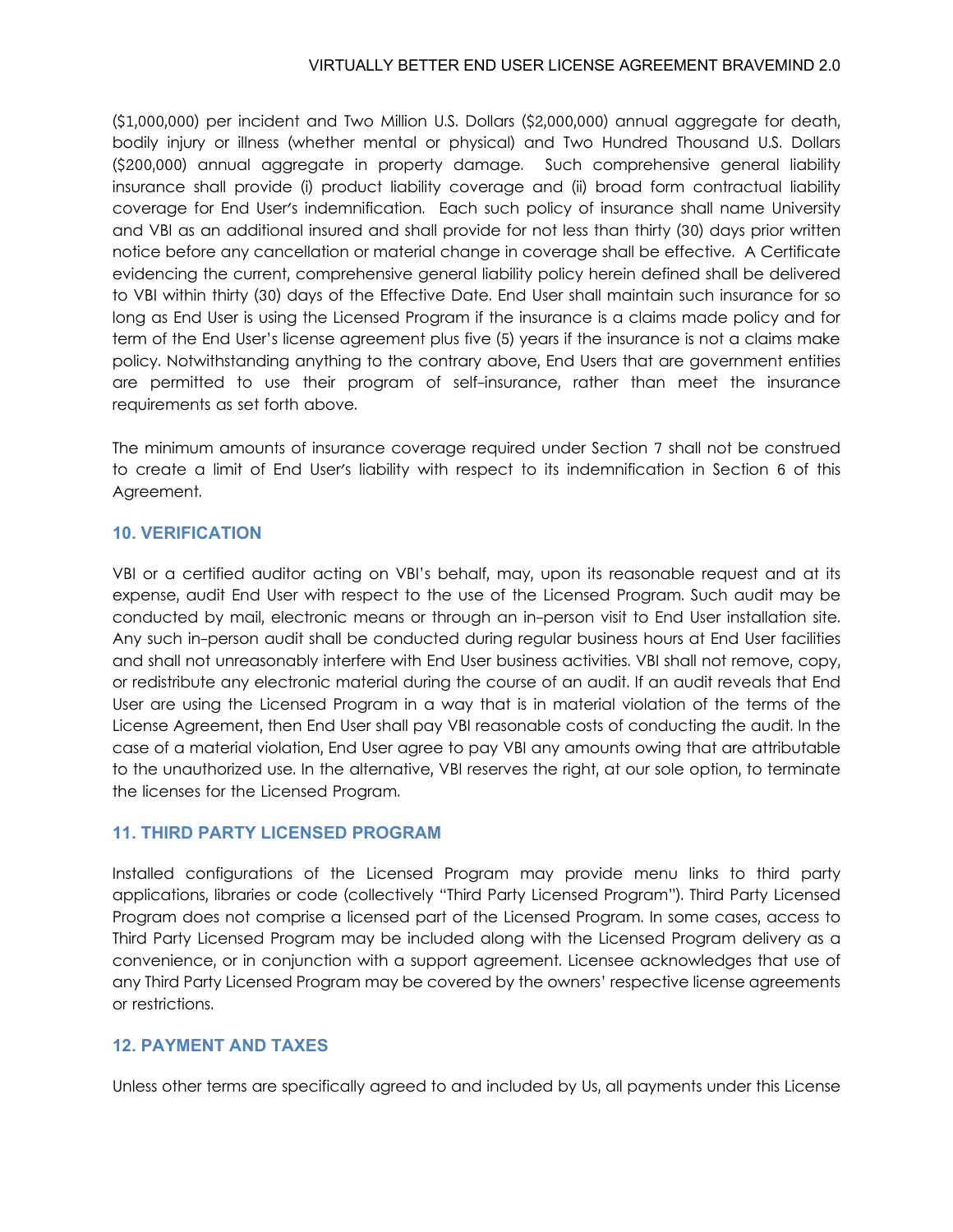Agreement are due immediately upon delivery or installation of the Licensed Program. If indicated below, within thirty (30) days of the date We provide an invoice to End User by mail or email.

## **13. SUPPORT AND UPDATES**

End User is not entitled to any support for the Licensed Program under this License Agreement. All support must be purchased separately and will be subject to the terms and conditions contained in the purchased support agreement. End User is entitled to receive minor version updates to the Licensed Program (i.e. versions identified as follows (X.Y, X.Y+1). End User are not entitled to receive major version updates (i.e. X.Y, X+1.Y) or bug fix updates to the Licensed Program (X.Y.Z, X.Y.Z+1), unless purchased independently of this license or covered under a purchased support agreement.

## **14. MISCELLANEOUS**

Applicability. The license granted herein applies only to the version of the Licensed Program available when purchased in connection with the terms of this License Agreement. Any previous or subsequent license granted to End User for use of the Licensed Program shall be governed by the terms and conditions of the agreement entered in connection with purchase of that version of the Licensed Program.

Controls. End User agrees that End User will comply with all applicable laws and regulations with respect to the Licensed Program. The Licensed Program, including technical data, is subject to U.S. export control laws, including the U.S. Export Administration Act and its associated regulations, and may be subject to export or import regulations in other countries. Customer agrees to comply strictly with all such regulations and acknowledges that it has the responsibility to obtain licenses to export, re-export, or import Licensed Program.

Identification. End User agree to be identified as a customer of ours and End User agree that We may refer to End User by name, trade name and trademark, if applicable, and may briefly describe End User business in our marketing materials and web site.

Assignment. End User may not assign this License Agreement without Our prior written consent, which will not be unreasonably withheld. This License Agreement will inure to the benefit of Our successors and assigns.

Completeness. End User acknowledges that this License Agreement is complete and is the exclusive representation of our agreement. No oral or written information given by Us or on our behalf shall create a warranty or collateral contract, or in any way increase the scope of this License Agreement in any way, and End User may not rely on any such oral or written information. No term or condition contained in any purchase order shall apply unless expressly accepted by Us in writing,

Severability. There are no implied licenses or other implied rights granted under this License Agreement, and all rights, save for those expressly granted hereunder, shall remain with Us and our licensors. In addition, no licenses or immunities are granted to the combination of the